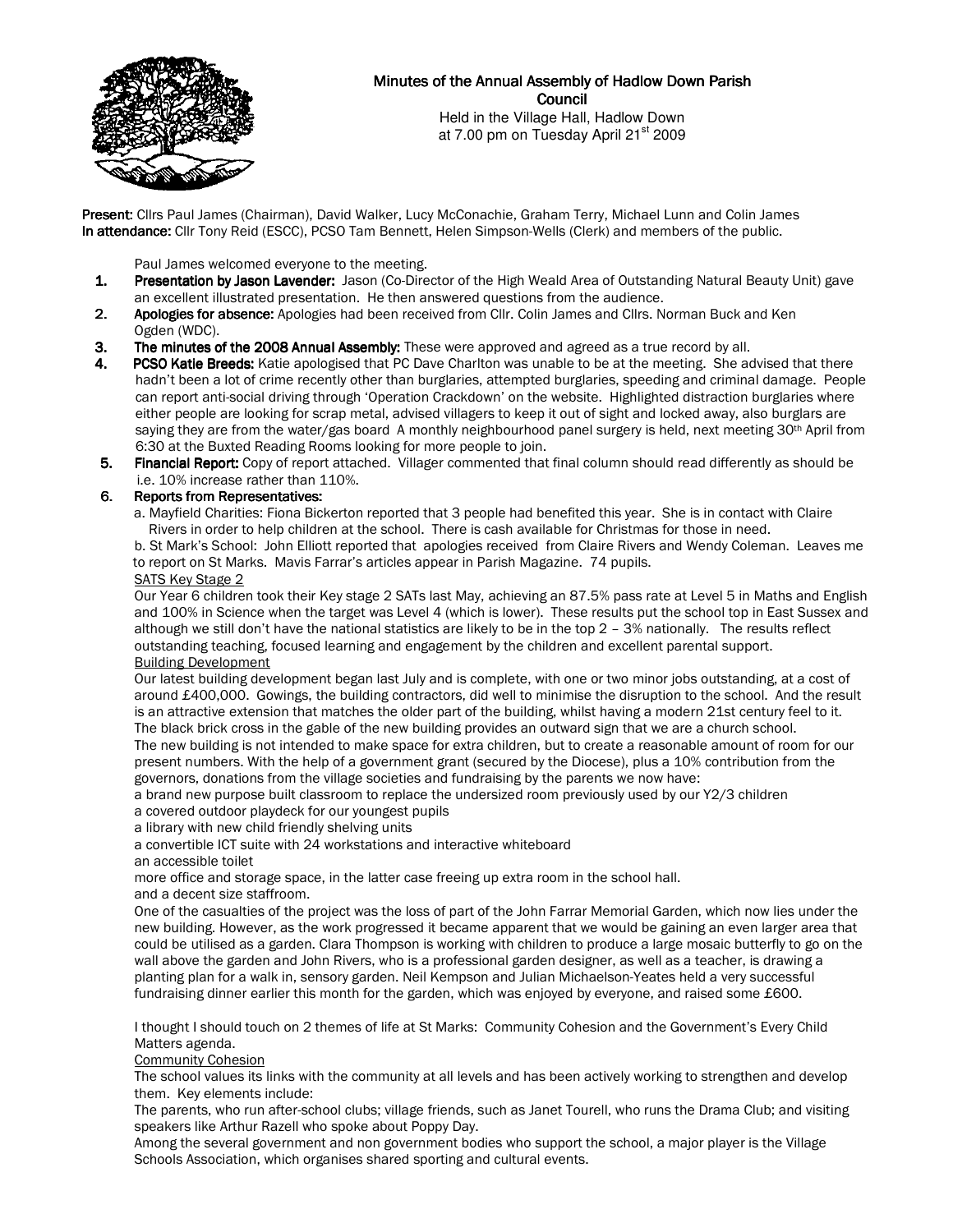The links with St Mark's church are much appreciated and particularly the support given by John Challis, Di Blackden and Mike Ford.

The school likes to be involved with Village events. Examples include 'Cinderella Re-cycled', the Village Fayre, the Community Tea and the school's Community Challenge Award for pledges to re-cycle within the village. St Mark's benefits greatly from the support of village friends who turn up to support events, such as, our Music Concert, Family Assemblies and functions.

The school maintains links with other schools - one in London with penfriends and exchange visits, 5 in East Sussex involved in a videoconferencing project and Wesco in Ghana with exchange visits by staff. All of these initiatives offer exciting ways to meet other children and to share other people's ideas, cultures and interests. Right now Claire is in Germany with a group of Headteachers from the Village Schools Association, to establish a link with a German school near Hamburg and to look at the development of early Years education.

Every Child Matters Agenda

The agenda includes the following headings:

Health – St Marks has achieved the 'Healthy school' status.

Stay safe - We have an Anti Bullying policy, road safety training, talks by the police, fire and rescue service and RNLI, as well as staff trained in first aid, health and safety and safeguarding children

Enjoy and achieve - The curriculum is balanced with such extra curricular activities as Cultural Weeks, the Skill Share Day and British Food Week.

 Make a positive contribution. We have an active School Council, with pupil representatives from across the school, who meet regularly. They take ideas back to their classes where they are debated further. The children make decisions about fundraising events e.g. Children in Need and other matters for example what should go in the new JFM garden. Achieve Economic Well-being. The school has just completed the 'River's Den'- an enterprise project for the whole school, based on Dragons' Den. Each class, starting with a 'float' of £25, created and presented 'business plans' which they then put into effect, together making a profit of £535, which goes to Hamadou, the school's sponsored child in Niger. The children learnt a great deal from this exercise about the value of money and its management. It will become an annual event.

## Music

Musically our school goes from strength to strength. Last July the children's production of 'Hoodwinked' was enjoyed by a packed audience in the village hall. The school offers teaching in violin, flute and clarinet. All Y4/5/6 children were given recorder lessons by one of the County Music Service and then went on to have clarinet lessons free of charge. We have 2 recorder clubs for older and younger children, and a thriving orchestra.

 Thank you. This meeting is a good opportunity to thank 'Hadlow Downers' for their ongoing support of the school and their involvement of the school in village events. The School is delighted to be part of such a friendly, encouraging and happy village. Thank you.

Graham Terry advised that both he and Paul James had visited the school a few times and had been very impressed. 7. Reports from Councillors:

#### a. Planning, Rights of Way, Highways and Footpaths – Cllr. David Walker. – Chairman of the Planning Committee:

 Planning - Again this year we have carried out a good number of site visits. This is important because you can't always get the whole picture just by looking at the plans.

 There have been one of two contentious planning decisions which we as a PC can't always understand how WDC have come to their decisions. The PC has a duty when making decisions to keep the harmony of the area, yet moving with the times but always remembering that we live in a beautiful and outstanding part of the country.

 Ongoing talks with WDC are continuing regarding affordable homes in Hadlow Down. This has been ongoing for several years, however the ' Hope project ' ground to a halt, but we are hopeful that we can progress in the following year. Two years ago in my speech I reported that WDC were giving more delegated powers to their officers, and that they will work closely with the Parish Councils. I said "this I have too see". Well we haven't seen it 3 years on!

 As I have said before anyone who is thinking of making a planning application and is not too sure of what is and what is not permitted please do come to the PC for our views (not always the same as WDC) but hopefully we may point you in the right direction.

 Rights of Way, Highways and Footpaths - After many years and much hard work Hadlow Down is now finally getting its 30 mph speed limit through the village. As you have probably noticed work has already started by removing the 40 sign in the red tarmac so not long to go now.

 The bollards outside the New Inn have been a talking point. I must admit the PC did not know that they were going to look as they do. They have been put there to stop cars parking on the pavement and blocking the view as you come out of Hut Lane onto the A272 and many of you will be thankful tonight as you drive home. There is room to drive into the pub car park and there is ample space so the New Inn can continue to do business as usual. Martin was invited on several occasions to meet with East Sussex County Council but he never acknowledged any of the letters he received. There is a concern with the parking at the top of School Lane and we consider this dangerous at the peak times as cars are coming up School Lane confronting cars which have just turned into School Lane from the A272. We would like to see the double yellow lines moved down away from the junction.

 It is nice to see the green lane between School Lane and Stocklands Lane re-opened after much work making it a joy to walk through, hopefully it won't get torn up by motorized vehicles.

 It was good to see the A267 resurfaced last year, following pressure from PC, but we are concerned about the condition of our roads, and we seem to be contacting ESCC after every monthly meeting.

b. Burial Ground - Cllr. Tony Bonnick - No report in Tony's absence. New contract has been given for the maintenance of the burial ground.

c. Neighbourhood Watch, Emergency Planning, New Village Hall Working Party and Playing Field Committee - Cllr. Graham Terry - NHW - This has been a relatively quiet 12 months for us. There is actually very little crime in Hadlow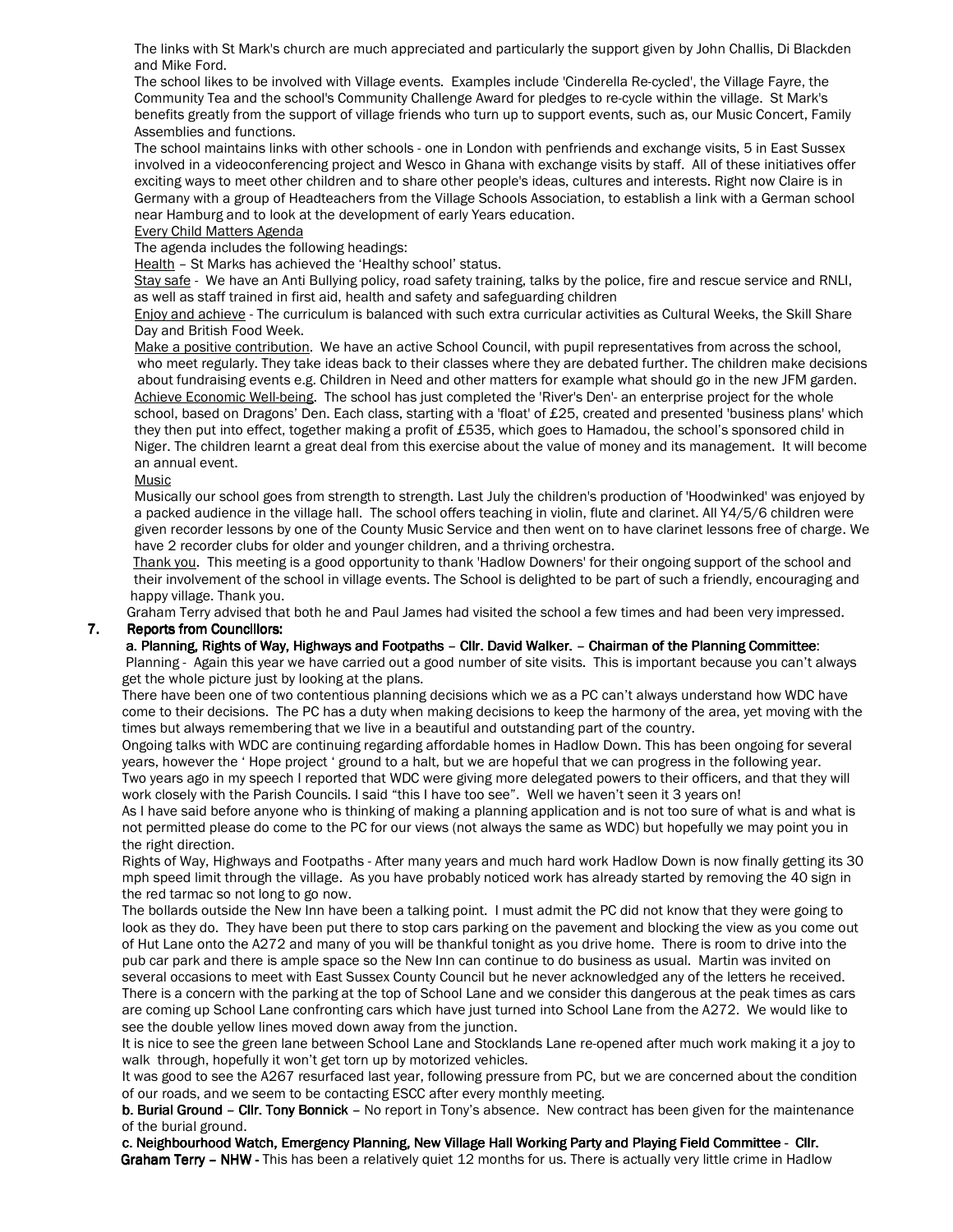Down although we have seen an increase this year. There have been a number of night time incidents with little taken

but annoying and worrying nevertheless. These incidents have mostly been breaking into outbuildings and taking something, often not very valuable. A bottle of beer in one case and nothing in another. A tractor was taken having been hotwired but was found 200 yards away with the engine still running. In all cases they were on nights with bad conditions, raining etc, which presumably is designed to hide any noise but which meant that no dog barked and noone heard anything. We also had the phone box and a nearby house sign vandalised. We continue to be vigilant and ask everyone to report anything suspicious. The police non-emergency number is 0845 60 70 999.

## **Emergency Plan.**

Having got this project up and running Jo Dummer passed responsibility to Eddie Westfield who has done a sterling job in moving things forward. This task is one of those where it is highly unlikely that anything will happen but when it does it can be catastrophic. Remember 1987 and the recent earthquakes near Dover. It CAN happen and the aim we have is to be prepared so that if it does we know what to do. We recently sent out fresh questionnaires to the village to ensure we have up to date information on the resources and needs we have. The response was a little disappointing but with a little extra cajoling I think we have a fair amount of information. Please do not be concerned about the information. It is only for use in emergencies and until that time even members of the Committee do not have access to specific details.

## New Village Hall Working Party

It seems to have taken a long time to move a small way forward on this project. We have got over the first hurdle of getting Village views and establishing the site most people consider the right one – the current Playing Field. We have taken the views of Wealden planning and East Sussex Highways into account and also looked at the other possible sites – the existing Hall for example – but have not found a better answer than the Playing Field. So now we move on to the next phase – actually getting plans drawn up, seeing about disposal of the existing Hall site, getting funding started etc. Richard Boswell has chaired the first stage and my thanks to him for the work he has put in. We are now looking for a new Chairman for the next stage. I do have one possibility but if any of you fancy the challenge please come and chat to me. Rest assured, you will not be left alone on the project – there are a number of willing helpers.

## Playing Field Committee

Some sterling work from the Playing Field Trustees again this year. The Pavilion has seen some major work done on the roof and on the insides, giving us a watertight building and a fresh kitchen area. I am sure that the Cricket Club amongst others will appreciate the new facilities. In addition, the hedge at the front has been laid and a smashing job it is. Of course, at the moment with bare branches it doesn't look its best but come summer it will look very good indeed. The Trustees also have a new project for this year – to build a play area for children of all ages. Simple plans have been drawn up and funding applied for. If successful, this will be a major improvement and long overdue. My congratulations to the Trustees on a very hard year.

### **Speed limits**

This is not, strictly, my topic. Vicky Richards was largely responsible for Hadlow Down achieving agreement to 30mph limits and these will be in force over the next few weeks. However, I have been involved recently on Speedwatch. As part of the project we will be operating the Speedwatch system in the village to try and ensure that speeds are kept to. Speedwatch does not involve issuing speeding tickets but motorists who exceed the limits will be advised by Sussex Police that they should be more careful in future. The scheme has been very successful where it has been used in other villages locally. Steve Hough started things off and Peter Gornall is now taking things forward with Paul Stephens of Sussex Police. If any of you would like to help Peter it would be very much appreciated.

## Village Fayre and Winterfest

I cannot end without mentioning these 2 Village events. Both were very successful again last year and help was given to the Variety Club, Parish Magazine, School and ATC. If there are any other good causes we can support please let us know. Meantime, make a note of the next Fayre on 20th June this year.

d. Easylink - Cllr. Lucy McConachie - Community Transport - bus timetable has been put in the Parish Magazine, also details of the 249 bus. Tenders out for buses, hoping for 1 more bus to cover Hadlow Down. Attended Transport Seminar. Spoke to Age Concern and received details on volunteer driver scheme. Due to speak to person regarding the community car scheme.

e. Village Hall Management Committee, Wealden District Association of Local Councils and Safer Wealden Partnership – – Cllr. Colin James - `My apologies that family medical problems prevent me attending this evening'.

[I] Old Village Hall - Last year in her farewell report Jo Dummer mentioned that a new Management Committee of the Village Hall was in place and headed by Janet Tourell as Chairman, Lisa Scott, Treasurer and Bookings Organiser, with me as Secretary plus representatives from the Village Clubs. This Committee, realising that the new Village Hall building would not be built for several years, decided it was essential to quick start a refurbishment programme on the existing building and to improve the facilities to encourage more Community Club users from our Village and attract outside users to help fund the extra expense.

Bands of volunteers organised by the Variety Club have carried out a `Big Clean` and more recently a `Big Paint` of the interior which you will have noticed. The cloak rooms have been refurbished, extra storage installed, the electricity meters enclosed in the entrance area, new heaters installed, and much more that is not readily visible. The kitchen will also have a spring clean very soon. The Variety Club also funded the installation of up to date lighting to the stage and temporary extension to the stage area which will be a great asset in the long term. A long list of other areas to be improved has been identified and will be tackled as funds can be obtained from a series of fundraising events and hopefully with the support of the Parish Council.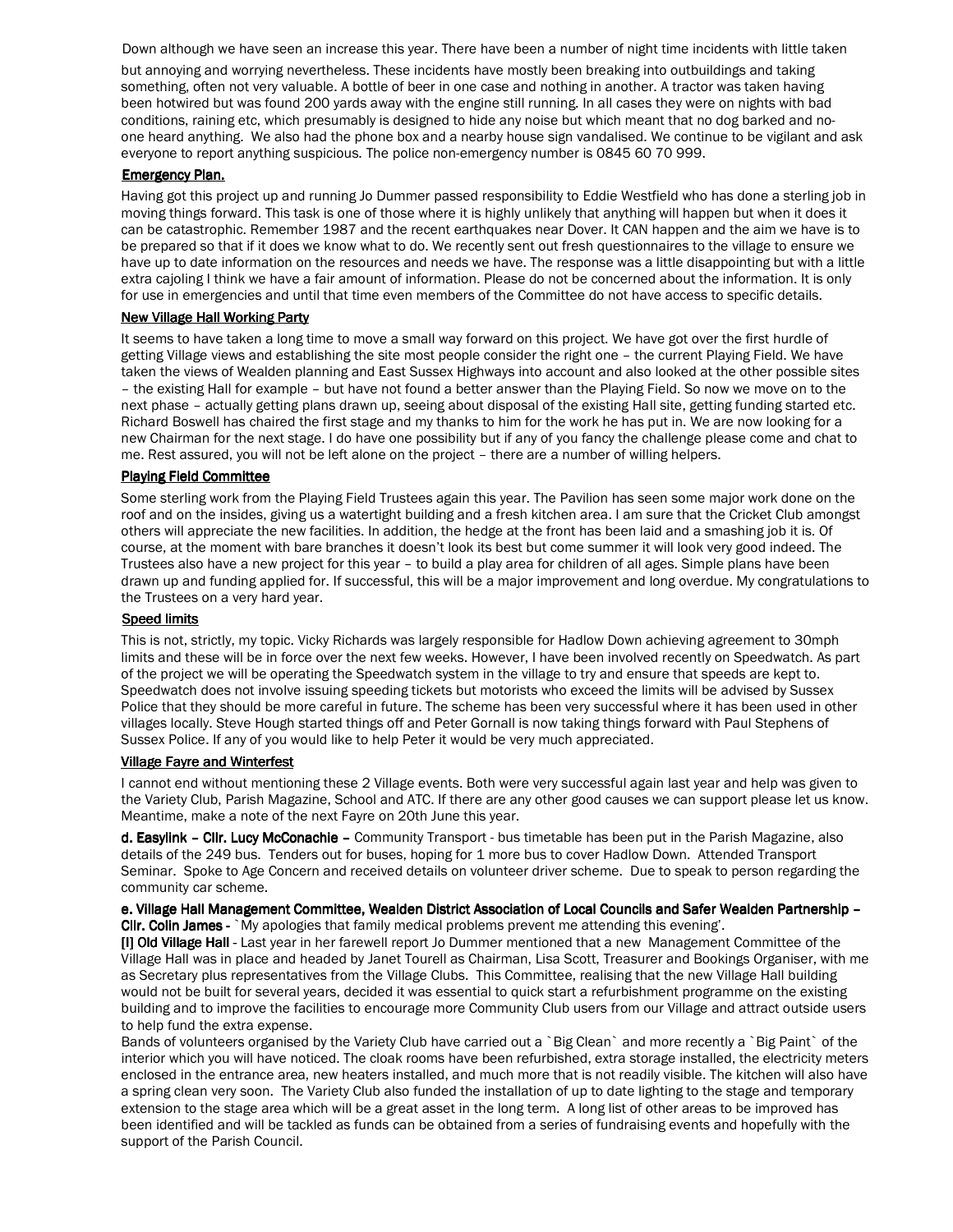Unfortunately we suffered a major setback when the electrical installation needed a complete overhaul costing £1,048 towards which the Parish Council donated £500.

 The very cold weather in the winter made the Hall unusable except for the bravest and even Parish Councillors had to retire to the Village School for some meetings. To combat this problem we have decided to have the exterior cavity walls foam insulated at a cost of £654 and installed blinds to all the windows by our own Lisa Scott which has already proved a good selling point to hirers of the Hall. If we can replace the ceiling tiles and roof insulation the building will become a much more attractive venue leaving only the restricted parking as the major problem area which can only be solved by availability of adjacent land.

[ii]Wealden District Council Association of Local Councils - On previous occasions I have said that this is very much in current parlance a networking gathering of representatives from all the Town and Parish Councils in the Wealden District. It has a very small budget which costs our Council only £20 per annum and meets about 8 times a year. Work is mainly concentrated on providing member Councils with the facility to raise their problems for wider dissemination or clarification. This often leads to an Officer from Wealden District Council attending to explain or to learn from our concerns. In the last year topics have included the methodology of building affordable housing that we all know is needed everywhere and equally important whether this housing is allocated and the rents fixed in the best manner to suit individual villages.

More seriously we currently have worries that Local Councils` views on long term District Planning and Development Strategy have not been adequately taken into account in the Local Development Framework which is vital in respect of such issues as where future housing etc is to be established. A constant problem is the provision of housing for Travellers of various denominations and dealing with the difficulties for local residents when these communities decide to invade private land. There have been increasing Press reports of these in the last five years which calls for us all to be ever watchful to prevent this happening when there is a statutory procedure for dealing with it.

There is of course always a planning problem that has seemingly not been decided in the best interest of all parties or where the decisions of Wealden District Council Officers have overturned local Council recommendations, often for reasons that are not understood or justified in terms of local planning policy. You will see from minutes of our Council meetings that we too frequently have this unfortunate situation.

[iii] Safer Wealden Partnership - This initiative was set up by Wealden District Council to support and to circulate information of Police activities regarding local crime and unruly behaviour to Town and Parish Councils. It proved to be a good support organisation but has probably outgrown its need because the arrival of PCSO`s has provided an even better link with Parishioners as you will have heard already from our own Katie Breeds. As a Council we get monthly reports now direct from Sussex Police Community Contact or personally from the Police District Commander. So we are well served in that respect and more importantly we are fortunate to live in an area where crime is mainly theft from our poorly secured garden sheds or parked cars. So there is no room for complacency even in that exceedingly desirable Parish known as Hadlow Down! `

f. Community Strategies, Sustainable Development and Environment Matters - Cllr. Michael Lunn - My report starts with an acknowledgement of efforts and achievements of my fellow councillors and our Parish Clerk. The workload of a Parish Council is ever increasing. The Agendas have got longer and meetings more diverse.

As portfolio holder for Environment and Sustainable Development I have tried to ensure proper scrutiny of planning applications considering environmental impact and consideration of sustainability. I have also attempt to raise environmental issues, Litter in our lanes, and ensuring that recycling services are extended to all Parishioners. I have also highlighted some ongoing issues, such as the flooding on Five Chimneys Lane, and thankfully we had some results from the County Council after a report was submitted to them.

However, the most exciting and significant project I have been working on is the new Parish Community Plan. That's where you come in. I am calling on as many parishioners to get involved. You have all been invited. We will use the new Plan to guide us, and the numerous authorities such as the District Council who deal with us, on the future development of our village. We will also feed our Plan into the District Council's "Local Development Framework" (LDF), the LDF is the master plan for the District which guides the future development within Wealden. Questions that will be discussed will include:

- Should there be more housing in the village?
- Should the village development boundary be extended?
- Should we press for more action towards a new village hall?
- What should the priorities be for our Parish Council?

 This is your village and therefore we want you to have an opportunity to have a say over its future. The process will consider local issues including the environment, planning, rural economy, housing, our community, and our sense of wellbeing. We are keen for as many people to participate in this short but important exercise."

May  $13<sup>th</sup>$  Session  $1$  - Introduction of the process - Identifying our Assets, Concerns, Values and Vision for our community

May 27<sup>th</sup> Session 2 - Measuring our Success - How do we know we are heading in the right direction for our community?

June 10<sup>th</sup> Session 3 - Understanding our community - Crime, education, rural economy, planning, sense of community, community groups.

**June 24<sup>th</sup> Session 4 – Ideas for the Future** - Identifying things that could be done to make our community a better place

**July 8th Session 5 – Towards a Community Strategy - Turning ideas into practice** 

**July 22<sup>nd</sup>** Session 6 – **Agreements** - Building a consensus on priorities and actions

g. Tree Warden – Jo Dummer (former Councillor) - Sends her apologies as she has lost her voice. There aren't a lot of Tree Protection Orders in Hadlow Down. Most of them are in the garden of Hardy Beacon, a few at the back of the New